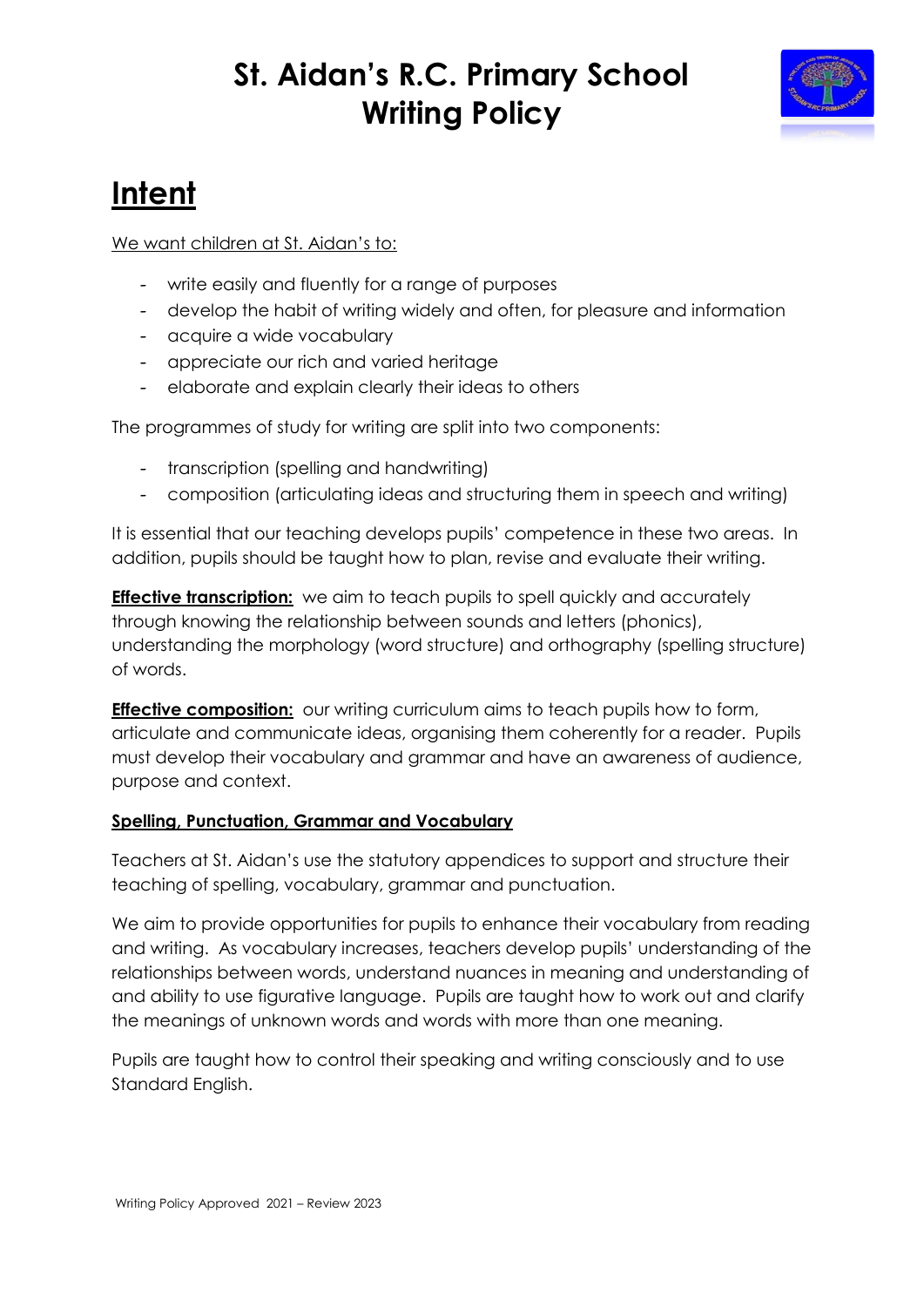### **St. Aidan's R.C. Primary School Writing Policy**



# **Implementation**

#### **How is the writing curriculum organised?**

Teachers organise their writing curriculum to ensure children have opportunities to revisit, practise and repeat learning which is key to a deep understanding and having a mastery of skills. Teachers look for links across subjects to help deliver the writing curriculum effectively in a way that will engage the children and stimulate interest.

Writing is taught through daily Literacy (incorporating reading, writing, grammar, punctuation and spelling) lessons and weekly spelling sessions.

Teachers produce a long-term, medium term and weekly plans which give clear overview of the skills being taught through a range of genres.

Handwriting is taught through our Letter-Join scheme.

# **Impact**

Our writing curriculum is organised clearly so each teacher knows exactly what skills are expected of their year group. Skills are taught, they are practised and they are repeated and revisited. This enables our children to develop deep understanding so they can use and apply skills taught in Literacy across all subjects at the same high standard as they do in Literacy. Skills coverage ensure progression is made from Year 1 to Year 6.

### **Assessment, Recording and Reporting Formative Assessment**

Assessment is part of everyday teaching and learning. 'Assessment for Learning' strategies such as sharing the learning intention, self and peer assessment are part of everyday practice enabling children to take a more proactive role in their learning. Pupils are assessed at the end of each term and progress recorded.

Intervention measures are in place for identified EYFS, Key Stage One and Key Stage Two children to ensure that they will make the best possible progress.

Summative assessments are used in Years 2 and 6 to record end of year attainment and progress.